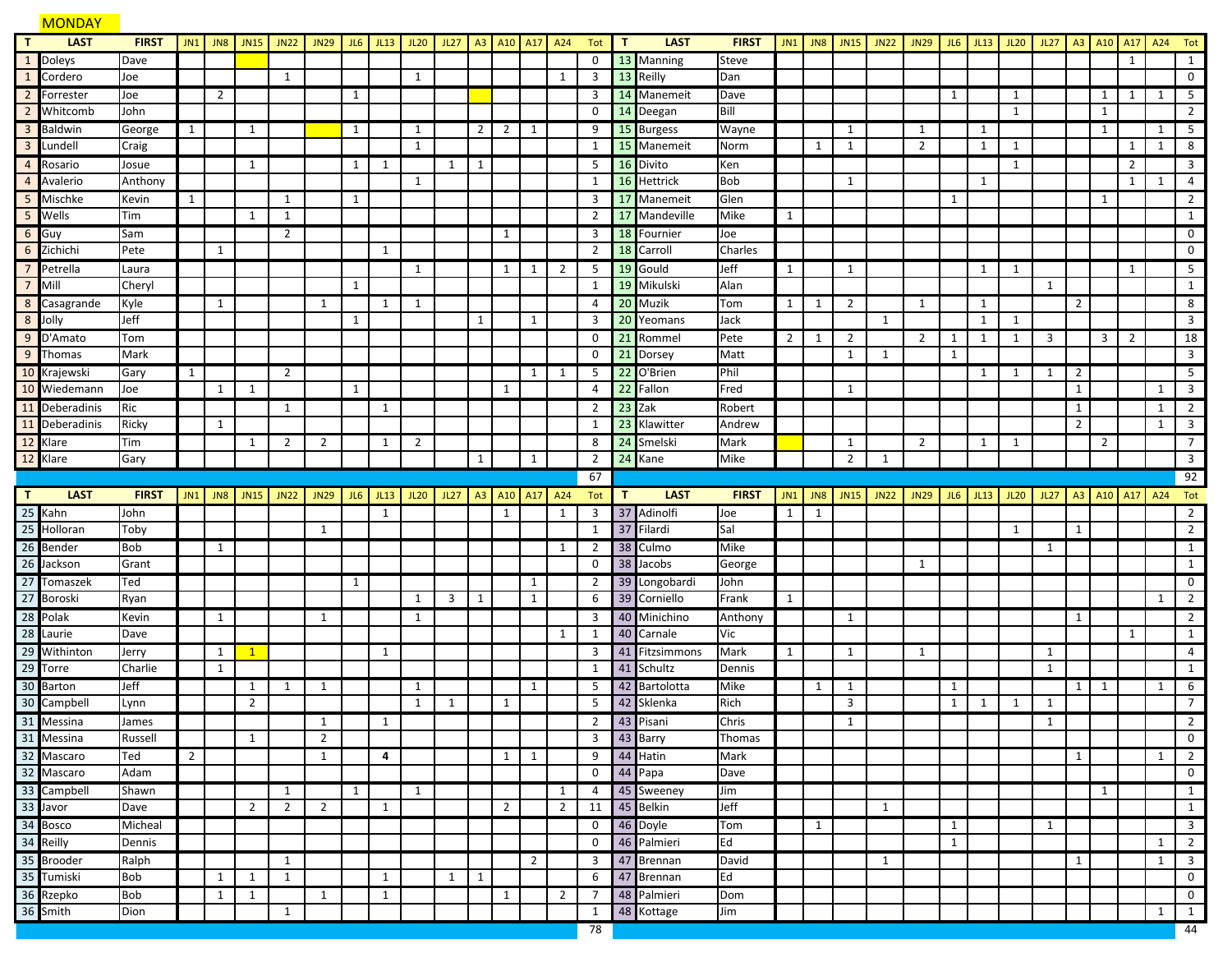## TUESDAY

| $\mathbf{T}$     | <b>LAST</b>    | <b>FIRST</b> |                |              |              | <b>JN2 JN9 JN16</b> JN23 | JN30           | JL7          | JL14         | JL21           | JL28 A4 A11 A18 A25 |                |              |              | Tot                     | $\mathbf{T}$ | <b>LAST</b>   | <b>FIRST</b> | JN2          | J <sub>N9</sub> | JN16         | JN23 | JN30 JL7 JL14 JL21 |              |                |                | JL28 A4 A11 A18 A25 Tot |              |                |   |                 |
|------------------|----------------|--------------|----------------|--------------|--------------|--------------------------|----------------|--------------|--------------|----------------|---------------------|----------------|--------------|--------------|-------------------------|--------------|---------------|--------------|--------------|-----------------|--------------|------|--------------------|--------------|----------------|----------------|-------------------------|--------------|----------------|---|-----------------|
|                  | 1 Gould        | Jeff         |                |              | 1            |                          |                |              |              | 1              | 1                   |                |              |              | 3                       |              | 11 Bradley    | Jeff         | $\mathbf{1}$ | 1               |              | 1    |                    |              |                |                | $\overline{3}$          |              | 1              |   | $7\overline{ }$ |
|                  | 1 Manemeit     | Dave         | 1              |              | 1            |                          |                |              |              |                |                     |                |              |              | $\overline{2}$          |              | 11 Reardon    | Joy          |              |                 |              |      |                    | 1            |                |                |                         |              |                |   | 1               |
|                  | 2 Kane         | Mike         |                |              |              |                          |                |              |              |                |                     |                |              | 1            | 1                       |              | 12 Ianniello  | Dave         |              |                 |              |      |                    |              |                |                |                         |              | $1 \mid$       | 1 | $\overline{2}$  |
|                  | 2 Mason        | Richard      |                |              |              |                          |                |              |              |                |                     |                |              |              | $\mathbf 0$             |              | 12 Ianniello  | Bill         |              |                 |              |      |                    |              |                | $\mathbf{1}$   |                         |              | 2 <sup>1</sup> | 1 | $\overline{a}$  |
|                  | 3 Doley        | Dave         |                |              |              |                          |                | 1            |              |                | 1                   |                |              |              | $\overline{2}$          |              | 13 Marcinek   | <b>Bob</b>   |              |                 |              |      |                    |              |                |                |                         |              |                |   | $\mathbf{0}$    |
| $\overline{3}$   | Mikulski       | Alan         |                |              |              |                          |                |              | $\mathbf{1}$ | 1              |                     | $\overline{2}$ |              |              | 4                       |              | 13 Johnston   | Hank         |              | $\mathbf{1}$    |              |      | 1                  |              |                |                | 1                       |              | 1              |   | $\overline{4}$  |
| $\overline{4}$   | Hesselbach     | Rob          |                |              |              |                          |                |              |              | 1              |                     |                |              |              | 1                       |              | 14 Lassila    | Kevin        |              |                 | 1            |      |                    | 1            |                | $\overline{2}$ |                         |              |                |   | $\overline{a}$  |
|                  | 4 Block        | Fred         |                |              |              |                          |                | $\mathbf{1}$ |              |                |                     |                |              |              | 1                       |              | 14 Brophy     | Rob          |              |                 | $\mathbf{1}$ |      |                    | $\mathbf{1}$ |                |                |                         |              |                |   | $\overline{2}$  |
|                  | 5 Charczynsky  | Walt         |                |              |              |                          |                |              |              | 1              |                     | 1              |              |              | $\overline{2}$          |              | 15 Vondaacke  | Eric         |              | $\mathbf{1}$    |              | 1    |                    |              |                |                |                         | 1            |                |   | $\overline{3}$  |
|                  | 5 Gavaletz     | John         |                |              |              |                          |                |              |              |                |                     |                |              |              | 0                       |              | 15 Bonviso    | Ed           |              |                 |              |      |                    |              |                |                |                         |              |                |   | $\mathsf{O}$    |
|                  | 6 Tantorski    | Mike         |                |              | 1            | 1                        |                |              | $\mathbf{1}$ |                |                     | $\overline{2}$ | 1            |              | 6                       |              | 16 Burgess    | Tim          |              |                 |              |      |                    |              |                |                |                         |              |                |   | $\mathsf{O}$    |
| $\boldsymbol{6}$ | Uzzo           | Anthony      |                |              |              |                          |                |              | $\mathbf{1}$ |                |                     |                |              |              | 1                       |              | 16 Sutcliffe  | Gary         |              |                 |              |      |                    |              |                |                |                         | $\mathbf{1}$ |                |   | $\mathbf{1}$    |
| $\overline{7}$   | Cusano         | Luigi        |                |              |              | $\mathbf{1}$             |                |              |              |                |                     |                |              | 1            |                         |              | 2 17 Arnold   | Roger        |              |                 |              |      |                    |              | 1              | 1              |                         |              | $1 \mid$       | 1 | $\overline{a}$  |
| $\overline{7}$   | Pietraroia     | Peter        |                |              |              |                          |                |              |              |                |                     |                |              |              | 0                       |              | 17 Golembeski | Dave         |              |                 |              |      |                    |              |                |                |                         |              |                |   | $\mathsf{O}$    |
|                  | 8 Stimpson     | Steve        |                |              |              |                          |                |              |              | 1              | $\overline{2}$      |                | $\mathbf{3}$ |              | 6                       |              | 18 Saitta     | John         |              |                 |              |      |                    |              |                |                | 2                       |              |                |   | $\overline{2}$  |
|                  | 8 Farley       | Amy          |                |              |              |                          |                |              |              | $\mathbf{1}$   | $\mathbf{1}$        | $\mathbf{1}$   | $\mathbf{1}$ |              | $\overline{4}$          |              | 18 Miller     | Lori         |              |                 |              |      |                    |              |                |                |                         |              |                |   | $\mathsf 0$     |
|                  | 9 Staab        | John         |                |              |              |                          |                |              |              |                |                     |                | $\mathbf{1}$ |              | 1                       |              | 19 Perregaux  | David        |              | 1               | 1            |      | 2                  |              |                |                | 1                       |              | 1              |   | 6               |
| 9                | Gilmore        | Tom          |                |              |              |                          |                |              |              |                |                     |                |              |              | $\mathbf 0$             |              | 19 Savoie     | Marc         |              |                 | $\mathbf{1}$ |      |                    | 1            | $\overline{2}$ | 1              | $\mathbf{1}$            | $\mathbf{1}$ | 1              | 1 | $\overline{9}$  |
|                  | 10 Srubas      | Paul         |                |              |              |                          | 1              |              |              |                |                     | 1              |              |              | $\overline{2}$          |              | 20 Ballard    | Ann          |              |                 |              |      |                    |              |                |                |                         |              |                |   | $\overline{0}$  |
|                  | 10 Bodner      | Dave         |                |              |              |                          |                |              |              |                |                     |                |              |              | 0                       |              | 20 Savoie     | Sue          | $\mathbf{1}$ |                 |              |      |                    |              | $\mathbf{1}$   |                |                         |              |                |   | $\overline{2}$  |
|                  |                |              |                |              |              |                          |                |              |              |                |                     |                |              |              | 38                      |              |               |              |              |                 |              |      |                    |              |                |                |                         |              |                |   | 51              |
| $\mathsf{T}$     | <b>LAST</b>    | <b>FIRST</b> |                |              |              | JN2 JN9 JN16 JN23        | JN30           |              | $JL7$ $JL14$ | JL21           | JL28 A4 A11 A18 A25 |                |              |              | Tot                     |              |               |              |              |                 |              |      |                    |              |                |                |                         |              |                |   |                 |
|                  | $21$ Lamb      | Rich         |                |              |              |                          | $\mathbf{1}$   |              |              |                |                     |                |              |              | $\mathbf{1}$            |              |               |              |              |                 |              |      |                    |              |                |                |                         |              |                |   |                 |
|                  | 21 Gallant     | John         |                |              | $\mathbf{1}$ |                          |                |              |              | $\mathbf{1}$   |                     |                |              | $\mathbf{1}$ | $\overline{3}$          |              |               |              |              |                 |              |      |                    |              |                |                |                         |              |                |   |                 |
|                  | 21 Whitehead   | Conrad       | $\mathbf{1}$   |              |              |                          |                |              | $\mathbf{1}$ |                |                     |                |              |              | $\overline{2}$          |              |               |              |              |                 |              |      |                    |              |                |                |                         |              |                |   |                 |
|                  | 22 Milot       | Joe          | $\mathbf{1}$   |              |              |                          |                |              |              |                | 1                   |                |              |              | $\overline{2}$          |              |               |              |              |                 |              |      |                    |              |                |                |                         |              |                |   |                 |
|                  | 22 Pire        | Eric         |                |              |              |                          |                |              |              |                |                     |                |              |              | $\mathbf 0$             |              |               |              |              |                 |              |      |                    |              |                |                |                         |              |                |   |                 |
|                  | 23 Crane       | Tony         |                | 1            |              |                          |                |              | $\mathbf{1}$ |                |                     | $\mathbf{1}$   | 1            | 1            | $5\overline{)}$         |              |               |              |              |                 |              |      |                    |              |                |                |                         |              |                |   |                 |
|                  | 23 Ruder       | Ted          |                |              |              | $\mathbf{1}$             |                |              |              |                |                     |                | $\mathbf{1}$ |              | $\overline{2}$          |              |               |              |              |                 |              |      |                    |              |                |                |                         |              |                |   |                 |
|                  | 24 Farrell     | <b>Brian</b> |                |              |              |                          |                |              |              |                |                     |                |              |              | $\mathbf 0$             |              |               |              |              |                 |              |      |                    |              |                |                |                         |              |                |   |                 |
|                  | 24 Ivans       | Jeff         |                |              |              |                          |                | $\mathbf{1}$ |              |                |                     | $\mathbf{1}$   | $\mathbf{1}$ |              | $\overline{\mathbf{3}}$ |              |               |              |              |                 |              |      |                    |              |                |                |                         |              |                |   |                 |
|                  | 25 Vandervliet | Tom          |                |              |              | $\mathbf{1}$             |                |              |              |                |                     |                |              |              | $\mathbf{1}$            |              |               |              |              |                 |              |      |                    |              |                |                |                         |              |                |   |                 |
|                  | 25 Vandervliet | Eric         |                |              |              |                          |                |              |              |                |                     | 1              |              |              | $\mathbf{1}$            |              |               |              |              |                 |              |      |                    |              |                |                |                         |              |                |   |                 |
|                  | 26 Florio      | Tyler        |                |              |              |                          |                |              |              |                |                     |                |              |              | 0                       |              |               |              |              |                 |              |      |                    |              |                |                |                         |              |                |   |                 |
|                  | 26 Bussolari   | Matt         |                |              |              |                          |                | $\mathbf{1}$ |              | 1              |                     | $\overline{2}$ |              |              | 4                       |              |               |              |              |                 |              |      |                    |              |                |                |                         |              |                |   |                 |
|                  | 27 Miller      | Kevin        |                | 1            | 1            |                          |                |              |              | 1              | 1                   |                |              |              | $\overline{4}$          |              |               |              |              |                 |              |      |                    |              |                |                |                         |              |                |   |                 |
|                  | 27 Stein       | Alan         | $\overline{2}$ |              | $\mathbf{1}$ |                          |                |              | $\mathbf{1}$ |                | $\overline{2}$      |                | $\mathbf{1}$ | 1            | 8                       |              |               |              |              |                 |              |      |                    |              |                |                |                         |              |                |   |                 |
|                  | 28 Daley       | Mike         |                |              |              |                          | 1              |              |              | 1              | 1                   | 1              |              |              | $\overline{4}$          |              |               |              |              |                 |              |      |                    |              |                |                |                         |              |                |   |                 |
|                  | 28 Wygonik     | Jim          |                |              |              |                          |                |              |              | $\mathbf{1}$   |                     |                |              |              | 1                       |              |               |              |              |                 |              |      |                    |              |                |                |                         |              |                |   |                 |
|                  | 29 Sprague     | <b>Bob</b>   |                |              |              |                          |                |              |              |                |                     | $\mathbf{1}$   |              |              | 1                       |              |               |              |              |                 |              |      |                    |              |                |                |                         |              |                |   |                 |
|                  | 29 Zebarth     | Dave         |                |              |              |                          |                | $\mathbf{1}$ |              | 1              | 1                   |                |              |              | $\overline{3}$          |              |               |              |              |                 |              |      |                    |              |                |                |                         |              |                |   |                 |
|                  | 30 Bernard     | Eric         |                |              | 1            | 1                        | $\overline{2}$ | $\mathbf{1}$ | 1            |                |                     | 1              |              |              | $7\overline{ }$         |              |               |              |              |                 |              |      |                    |              |                |                |                         |              |                |   |                 |
|                  | 30 Arnold      | Jeff         |                |              |              |                          |                |              |              |                | 1                   | $\mathbf{1}$   |              |              | $\overline{2}$          |              |               |              |              |                 |              |      |                    |              |                |                |                         |              |                |   |                 |
|                  | 31 Gulley      | <b>Bob</b>   | 1              | 1            | 1            | $\mathbf{1}$             |                | $\mathbf{1}$ |              |                |                     | $\mathbf{1}$   |              | $\mathbf{1}$ | $7\overline{ }$         |              |               |              |              |                 |              |      |                    |              |                |                |                         |              |                |   |                 |
|                  | 31 Moynihans   | Tod          |                | $\mathbf{1}$ | $\mathbf{1}$ |                          |                | $\mathbf{1}$ |              | $\overline{2}$ |                     |                |              |              | 5                       |              |               |              |              |                 |              |      |                    |              |                |                |                         |              |                |   |                 |
|                  | 32 Teran       | Gonzalo      | $\mathbf{1}$   |              |              |                          | 1              |              |              | 1              |                     |                |              |              | 3                       |              |               |              |              |                 |              |      |                    |              |                |                |                         |              |                |   |                 |
|                  | 32 Ginsburg    | Gil          |                |              |              |                          |                |              |              | $\mathbf{1}$   |                     |                |              |              | $\mathbf{1}$            |              |               |              |              |                 |              |      |                    |              |                |                |                         |              |                |   |                 |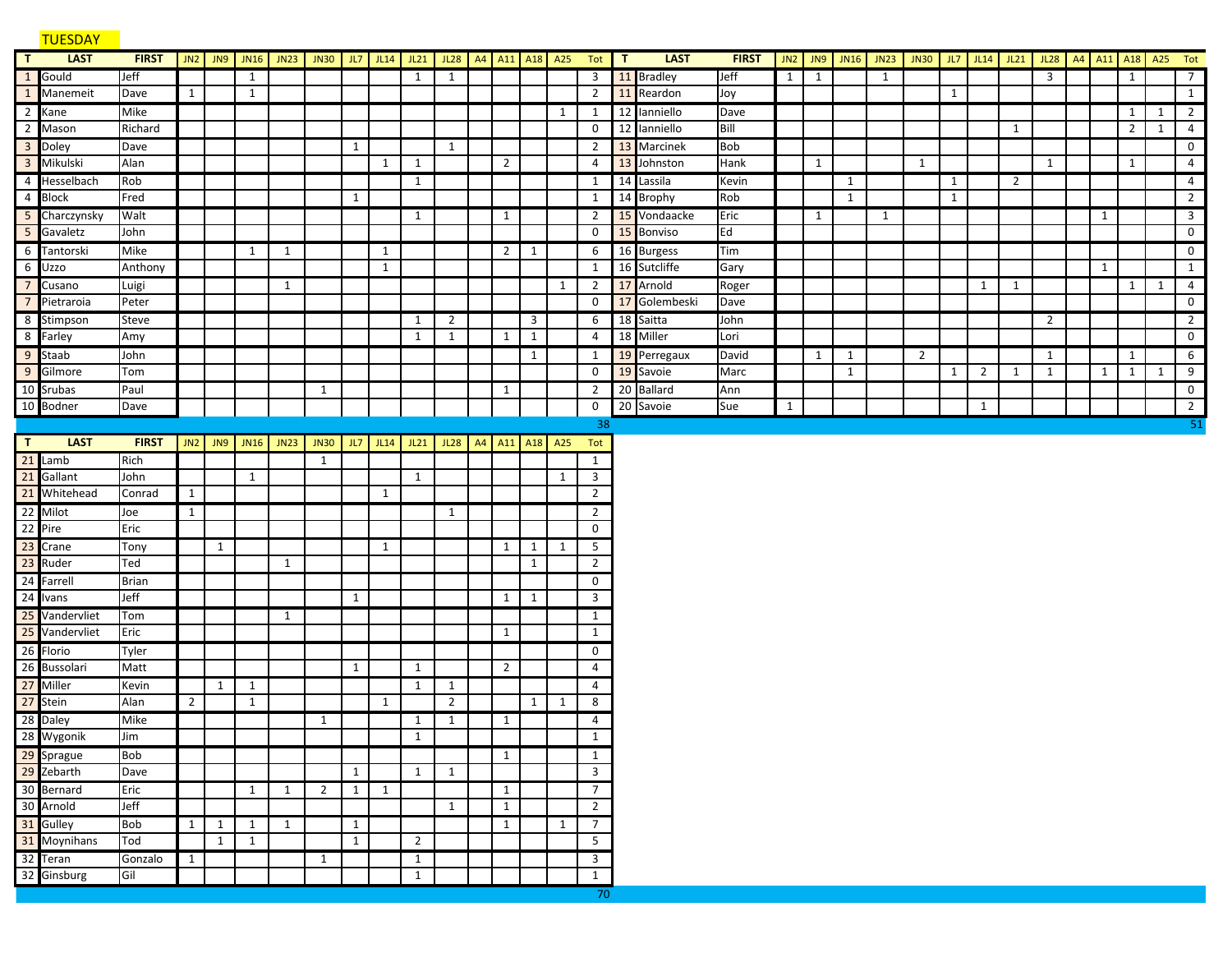# THURSDAY **THURSDAY**

| $\mathbf{T}$            | <b>LAST</b>    | <b>FIRST</b> |              | JN4 JN11     | <b>JN18</b>    | <b>JN25</b>  | JL2          | JL9          | <b>JL16</b>  | JL23         | JL30                |                | A6 A13       | A20 A27        | Tot            | T            | <b>LAST</b>    | <b>FIRST</b> |                | JN4 JN11       | JN18               | <b>JN25</b> | JL2          |              | $JL9$ $JL16$ | JL23         | JL30                     | A6             | A <sub>13</sub> | A20 | A27 | Tot               |
|-------------------------|----------------|--------------|--------------|--------------|----------------|--------------|--------------|--------------|--------------|--------------|---------------------|----------------|--------------|----------------|----------------|--------------|----------------|--------------|----------------|----------------|--------------------|-------------|--------------|--------------|--------------|--------------|--------------------------|----------------|-----------------|-----|-----|-------------------|
| 1                       | Sandacata      | Dennis       |              | 1            | 1              |              | 1            |              |              | 1            |                     | 1              |              |                | 5              |              | 13 Guyette     | <b>Brian</b> |                |                |                    |             |              |              | 1            |              |                          |                |                 |     |     | 1                 |
| $\mathbf{1}$            | <b>Barone</b>  | Tim          |              |              |                |              |              |              |              |              |                     |                | $\mathbf{1}$ |                | $\mathbf{1}$   |              | 13 Grunau      | Tom          |                |                |                    | 1           |              |              |              | 1            |                          |                |                 |     |     | $\overline{2}$    |
|                         | 2 Manemeit     | Norm         |              |              | 1              |              | 3            |              |              |              | 3                   |                |              |                | $\overline{7}$ |              | 14 Smelski     | Mark         | 1              | 1              |                    |             |              | 2            |              |              |                          |                | $\overline{2}$  |     |     | 6                 |
| $\overline{2}$          | Manemeit       | Dave         |              |              |                |              |              | 1            |              |              |                     |                | $\mathbf{1}$ | $\mathbf{1}$   | $\overline{3}$ |              | 14 Mahoney     | Matt         |                |                | 1                  |             |              |              |              | 1            |                          |                |                 |     |     | $\overline{2}$    |
| $\overline{3}$          | <b>Brewer</b>  | Rich         | $\mathbf{1}$ |              |                |              |              |              |              |              |                     |                |              | 1              | $\overline{2}$ |              | 15 Tencza      | Rob          | 1              | 1              |                    | 1           |              | 1            | 1            | 1            | 1                        |                |                 |     |     | $7^{\circ}$       |
| $\overline{\mathbf{3}}$ | Horan          | <b>Bob</b>   |              |              |                |              |              |              |              |              |                     |                |              |                | 0              | 15           | Daley          | Jon          |                | $\mathbf{1}$   | 1                  |             |              |              |              | 1            |                          |                |                 |     |     | 3                 |
| $\overline{4}$          | Philipse       | Pete         |              |              |                |              |              |              |              |              |                     |                |              |                | 0              |              | 16 Bradley     | Jeff         | $\overline{2}$ | $\overline{2}$ | 1                  |             | 1            | 1            |              | 1            |                          |                |                 |     |     | 8                 |
| $\overline{4}$          | Arpaia         | Carl         |              |              |                | 2            |              |              |              |              |                     |                |              |                | $\overline{2}$ | 16           | Linden         | Jeff         |                |                |                    |             |              |              |              |              |                          |                | 1               |     |     | 1                 |
| 5                       | <b>Burgess</b> | Wayne        |              |              |                |              |              | 2            | 2            | 1            | 3                   | $\overline{2}$ |              |                | 10             |              | 17 Kelly       | Kevin        | $\mathbf{3}$   | 1              | 1                  | 1           | 2            | 2            |              |              | <b>DE12</b>              |                | $\overline{2}$  | 1   |     | 13                |
| 5                       | Gould          | Jeff         |              |              |                | 1            |              | 1            |              |              |                     | $\mathbf{1}$   |              | 1              | 4              |              | 17 Mastro      | Matt         |                |                |                    |             |              |              |              |              |                          | 1              |                 |     |     | $\mathbf{1}$      |
| 6                       | Passante       | Jeff         |              |              |                | 1            |              |              |              |              |                     |                |              |                | 1              |              | 18 Casa        | Rich         |                |                |                    |             |              |              |              | 1            |                          |                |                 |     |     | 1                 |
| 6                       | Cordero        | Joe          |              |              |                |              |              |              | 1            |              |                     |                |              |                | $\mathbf{1}$   | 18           | Lanza          | Sam          |                |                |                    |             |              |              |              |              |                          |                |                 |     |     | 0                 |
| $\overline{7}$          | Javor          | Dave         | 1            |              |                |              | 1            | 1            | 1            |              |                     |                |              | 1              | 5              |              | 19 Melzmuf     | Tom          |                | 1              | 1                  |             |              |              |              |              |                          | 1              |                 |     |     | 3                 |
| $\overline{7}$          | Javor          | Nancy        |              |              | 1              |              |              | 1            |              |              |                     |                | 1            |                | $\overline{3}$ | 19           | Lastrina       | Lou          |                |                |                    |             |              |              |              |              |                          |                |                 |     |     | $\mathbf 0$       |
| 8                       | Heimann        | Paul         |              |              |                |              |              |              |              | 1            |                     | 1              |              |                | $\overline{2}$ |              | 20 Jetmar      | Dave         |                |                | 1                  |             |              |              |              | 1            |                          |                |                 |     |     | $\overline{2}$    |
|                         | 8 Harrison     | <b>Dick</b>  |              |              |                |              |              |              |              |              | 1                   | $\overline{2}$ |              |                | 3              | 20           | Carney         | Obi          | 1              |                | 1                  |             | 1            |              |              |              |                          |                |                 |     |     | 3                 |
|                         | 9 Glenewinkel  | Pete         | 1            |              |                | 1            |              |              |              |              |                     |                |              | $\overline{2}$ | 4              |              | 21 Egan        | <b>Steve</b> | 1              | $\mathbf{1}$   |                    |             |              | $\mathbf{1}$ |              | 1            |                          | 1              |                 |     |     | 5                 |
|                         | 9 Van Der Beek | Jim          |              |              | $\mathbf{1}$   |              |              |              |              |              |                     |                | $\mathbf{1}$ |                | $\overline{2}$ |              | $21$ Igo       | Bob          |                |                |                    |             |              |              |              |              |                          |                |                 |     |     | 0                 |
|                         | 10 Churma      | Sharon       |              |              |                |              |              |              |              | 1            |                     | $\overline{2}$ |              |                | 3              |              | 22 Torda       | Mike         | 1              | $\overline{2}$ |                    | 2           | 1            |              |              | 1            | 3                        | 1              | $\overline{2}$  |     |     | 13                |
| $10$                    | Langella       | Joe          |              |              |                |              |              |              |              |              |                     |                |              |                | $\mathbf 0$    | 22           | Curtin         | Frank        |                |                | $\mathbf{1}$       |             |              |              |              |              |                          |                |                 |     |     | $\mathbf{1}$      |
| $11\,$                  | Volpe          | Al           |              |              |                |              |              |              |              |              |                     |                |              |                | 0              |              | 23 Millett     | Greg         |                | 1              | $\overline{2}$     |             |              |              |              |              |                          |                |                 | 1   |     | $\overline{4}$    |
|                         | 11 Tillson     | Chris        |              |              |                |              |              |              |              |              |                     |                |              |                | 0              |              | 23 Millett     | Jeff         | 1              |                |                    |             |              |              |              | 1            | 1                        |                |                 |     |     | $\overline{3}$    |
| 12                      | Heimann        | Fred         |              |              |                |              |              | 1            |              |              |                     |                |              |                | 1              |              | 24 Millett     | Don          | $\mathbf{1}$   |                | 1                  |             |              | 1            |              |              |                          |                |                 | 2   |     | 5                 |
|                         | 12 Waters      | Tim          |              |              |                | 1            |              |              |              |              |                     | $\overline{2}$ |              |                | 3              |              | 24 Millett Jr  | Greg         |                |                |                    |             |              |              |              | 1            |                          |                |                 |     |     | 1                 |
|                         |                |              |              |              |                |              |              |              |              |              |                     |                |              |                |                |              |                |              |                |                |                    |             |              |              |              |              |                          |                |                 |     |     |                   |
|                         |                |              |              |              |                |              |              |              |              |              |                     |                |              |                | 62             |              |                |              |                |                |                    |             |              |              |              |              |                          |                |                 |     |     | 85                |
| T                       | <b>LAST</b>    | <b>FIRST</b> |              | JN4 JN11     | JN18 JN25      |              | JL2          | JL9          | JL16         | JL23         | JL30 A6 A13 A20 A27 |                |              |                | Tot            | $\mathbf{T}$ | <b>LAST</b>    | <b>FIRST</b> |                |                | JN4 JN11 JN18 JN25 |             | JL2          |              | $JL9$ $JL16$ |              | JL23 JL30 A6 A13 A20 A27 |                |                 |     |     | Tot               |
|                         | 25 Howard      | <b>Bruce</b> |              |              | 3              |              |              | 1            | 1            |              |                     |                |              |                | 5              |              | 35 O'Connell   | Tim          |                |                | 2                  |             |              |              |              |              |                          |                |                 |     |     | $\overline{2}$    |
| 25                      | Petit          | Mike         | $\mathbf{1}$ |              | $\mathbf{1}$   | $\mathbf{1}$ |              | $\mathbf{1}$ |              |              |                     |                | $\mathbf{1}$ | $\mathbf{1}$   | 6              | 35           | Haeckel        | Stephen      |                |                |                    | 1           | $\mathbf{1}$ |              |              |              |                          |                |                 |     |     | $2^{\circ}$       |
| 26                      | Campbell       | Lynn         |              |              |                |              |              |              | $\mathbf{1}$ | 1            |                     |                |              |                | $\overline{2}$ |              | 36 Giannettino | IA J         |                |                |                    |             |              |              |              |              |                          |                |                 | 1   |     | $\mathbf{1}$      |
|                         | 26 Reardon     | Joy          |              |              |                |              |              |              |              |              |                     |                | 1            | $\mathbf{1}$   | $\overline{2}$ |              | 36 Giannettino | Andy         |                |                |                    |             |              |              |              |              |                          |                |                 |     |     | 0                 |
|                         | 27 Jalbert     | Gary         |              |              |                | 1            | 1            |              |              |              |                     |                |              |                | $\overline{2}$ |              | 37 Forrester   | Joe          |                | 1              |                    |             |              | 1            |              | 1            |                          |                |                 | 1   |     | $\overline{4}$    |
|                         | 27 Bujese      | Dave         |              |              |                |              |              |              |              |              |                     |                |              |                | 0              |              | 37 Larkin      | Tim          | $\mathbf{1}$   |                |                    |             |              |              |              |              |                          |                | 1               |     |     | $\overline{2}$    |
|                         | 28 Campbell    | Shawn        |              |              |                |              |              | 1            | 1            | 2            |                     |                |              |                | 4              |              | 38 Wenchell    | Thomas       |                |                |                    |             |              |              |              |              |                          |                |                 |     |     | 0                 |
|                         | 28 Campbell    | Ryan         |              | $\mathbf{1}$ |                | 1            | 1            |              |              | $\mathbf{1}$ |                     |                | $\mathbf{1}$ |                | 5              |              | 38 Lyons       | Bill         |                |                |                    |             |              |              |              |              |                          |                |                 |     |     | 0                 |
|                         | 29 Doleys      | Dave         |              |              | 1              |              |              |              |              | 2            |                     |                |              |                | 3              |              | 39 Bahr        | Ray          |                |                |                    |             |              |              |              |              |                          |                |                 |     |     | 0                 |
| 29                      | Kane           | Mike         |              |              |                |              |              |              | 1            | 1            |                     |                |              |                | $\overline{2}$ |              | 39 Whitcomb    | John         |                |                |                    |             |              |              |              |              |                          |                |                 |     |     | 0                 |
|                         | 30 Hoover      | Ken          |              |              |                |              |              | 1            |              |              |                     |                | 1            |                | $\overline{2}$ |              | 40 Brooder     | Ralph        |                |                |                    |             |              |              |              |              |                          |                | $\overline{2}$  | -1  |     | 3                 |
| 30                      | Friscia        | Mike         |              |              |                |              |              |              |              |              |                     |                | 1            |                | 1              | 40           | Stevens        | Gary         |                | 1              |                    |             |              |              |              |              |                          |                |                 |     |     | 1                 |
|                         | 31 Fetherston  | John         |              | 1            |                | 1            |              |              |              |              |                     | $\mathbf{1}$   |              |                | 3              |              | 41 Sicilia     | Matt         |                |                |                    |             |              |              |              | 1            |                          |                |                 |     |     | $\mathbf{1}$      |
|                         | 31 Jillson     | John         |              | $\mathbf{1}$ |                |              |              |              |              |              |                     |                |              |                | $\mathbf{1}$   |              | 41 Boroski     | Ryan         |                |                |                    |             |              |              |              |              |                          |                |                 |     |     | $\mathbf 0$       |
|                         | 32 Donegan     | Rick         |              |              |                |              | $\mathbf{1}$ |              |              |              | $\mathbf{1}$        |                |              |                | $\overline{2}$ |              | 42 Devlin      | Joe          |                |                |                    |             |              |              |              | $\mathbf{1}$ |                          | $\overline{2}$ |                 |     |     | $\mathbf{3}$      |
|                         | 32 Laurie      | Dave         |              |              |                |              |              |              |              |              |                     |                |              |                | $\mathbf 0$    |              | 42 Deemer      | Bob          |                |                |                    |             |              |              |              |              |                          |                |                 |     |     | $\mathbf 0$       |
|                         | 33 Wagner Jr   | James        |              |              |                |              |              |              |              |              |                     | $\mathbf{1}$   |              |                | 1              |              | 43 Nichols     | Geoff        |                |                |                    |             |              |              |              |              |                          |                |                 |     |     | $\mathsf{O}$      |
|                         | 33 Wagner      | Jim          |              |              |                |              |              |              |              |              |                     |                |              |                | $\mathbf 0$    |              | 43 Murphy      | John         |                |                |                    |             |              |              |              |              |                          |                |                 |     |     | $\mathbf 0$       |
|                         | 34 Barton      | Jeff         |              |              |                |              |              |              |              | 3            | $\mathbf{1}$        |                |              |                | $\overline{4}$ |              | 44 Zadjura     | Zach         |                |                |                    |             |              |              | $\mathbf{1}$ |              |                          |                |                 |     |     | $\mathbf{1}$      |
|                         | 34 Doody       | Mark         |              |              | $\overline{2}$ |              |              |              |              |              | $\mathbf{1}$        | $\overline{2}$ | $\mathbf{1}$ |                | 6<br>51        |              | 44 Pember      | John         |                |                |                    |             |              |              |              |              |                          |                |                 |     |     | $\mathbf 0$<br>20 |